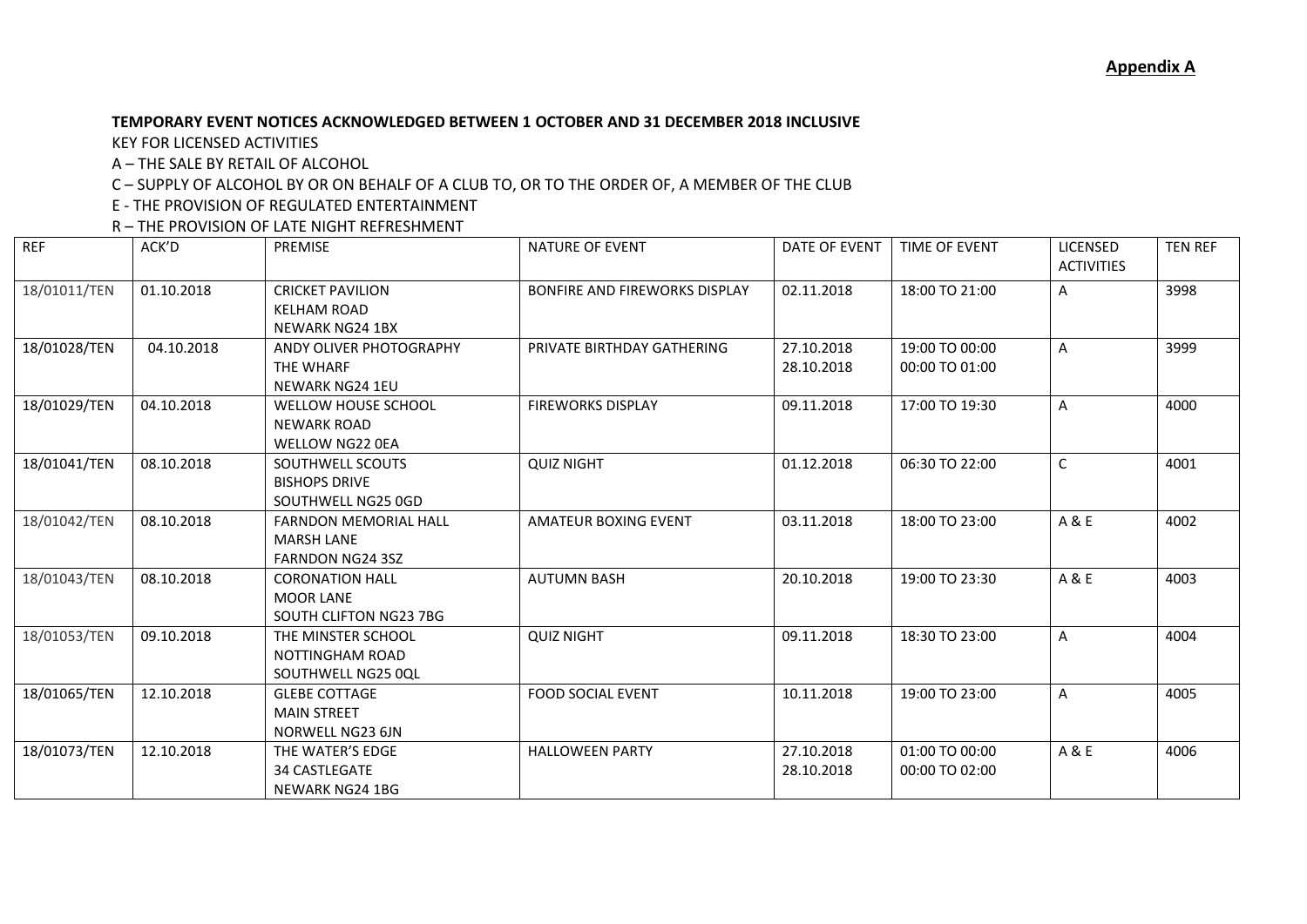| 18/01066/TEN        | 12.10.2018 | <b>12 BESTHORPE ROAD</b><br><b>COLLINGHAM NG23 7NP</b>                                                | <b>HALLOWEEN PARTY</b>        | 28.10.2018                             | 13:00 TO 19:00                                     | A & E        | 4007 |
|---------------------|------------|-------------------------------------------------------------------------------------------------------|-------------------------------|----------------------------------------|----------------------------------------------------|--------------|------|
| 18/01071/TENL<br>AT | 15.10.2018 | <b>WINTHORPE CC</b><br>THE WOODLANDS<br><b>WINTHORPE NG24 2NL</b>                                     | <b>CONCERT FUNDRAISER</b>     | 28.10.2018                             | 19:00 TO 22:30                                     | A & E        | 4008 |
| 18/01070/TEN        | 15.10.2018 | <b>EDWINSTOWE VILLAGE HALL</b><br><b>MANSFIELD ROAD</b><br><b>EDWINSTOWE NG21 9NJ</b>                 | <b>CHRISTMAS STALL</b>        | 29.11.2018                             | 15:00 TO 20:00                                     | A            | 4009 |
| 18/01072/TEN        | 16.10.2018 | THE MINSTER SCHOOL<br>NOTTINGHAM ROAD<br>SOUTHWELL NG25 OLG                                           | <b>WINTER CRAFT FAIR</b>      | 16.11.2018                             | 18:30 TO 20:30                                     | A            | 4010 |
| 18/01077/TEN        | 17.10.2018 | <b>AVANT HOMES</b><br><b>KLYPPR VILLAGE</b><br><b>CAVENDISH PARK</b><br>MANSFIELD NG21 9FB            | SHOWHOME LAUNCH               | 03.11.2018                             | 11:00 TO 16:00                                     | $\mathsf{A}$ | 4011 |
| 18/01078/TEN        | 17.10.2018 | LOWES WONG INFANTS SCHOOL<br><b>QUEEN STREET</b><br>SOUTHWELL NG25 0AA                                | PROSECCO AND PRESENTS EVENING | 22.11.2018                             | 19:00 TO 23:00                                     | A            | 4012 |
| 18/01079/TEN        | 17.10.2018 | <b>MARKET SQUARE</b><br>KING STREET<br>SOUTHWELL NG25 0EH                                             | SOUTHWELL CHRISTMAS MARKET    | 29.11.2018                             | 16:30 TO 20:30                                     | A            | 4013 |
| 18/01084/TEN        | 19.10.2018 | <b>WILLOW TREE CAR PARK</b><br><b>FRONT STREET</b><br><b>BARNBY IN THE WILLOWS</b><br><b>NG24 2QY</b> | <b>FIREWORKS DISPLAY</b>      | 03.11.2018                             | 17:00 TO 20:00                                     | $\mathsf{A}$ | 4014 |
| 18/01086/TEN        | 19.10.2018 | <b>FARNDON MEMORIAL HALL</b><br><b>MARSH LANE</b><br>FARNDON NG24 3SZ                                 | NEWARK ABC BOXING SHOW        | 03.11.2018                             | 17:30 TO 23:00                                     | A            | 4015 |
| 18/01087/TENL<br>AT | 17.10.2018 | <b>OXTON RACEWAY</b><br>MOORFIELDS FARM,<br>OXTON NG25 ORE                                            | <b>UKAC ROUND FIVE EVENT</b>  | 26.10.2018<br>27.10.2018<br>28.10.2018 | 15:00 TO 00:00<br>11:00 TO 00:00<br>11:00 TO 20:00 | $\mathsf{A}$ | 4016 |
| 18/01092/TEN        | 22.10.2018 | MINSTER SCHOOL<br>NOTTINGHAM ROAD<br>SOUTHWELL NG25 OLG                                               | REMEMBERANCE CONCERT          | 14.11.2018                             | 17:00 TO 22:00                                     | A & E        | 4017 |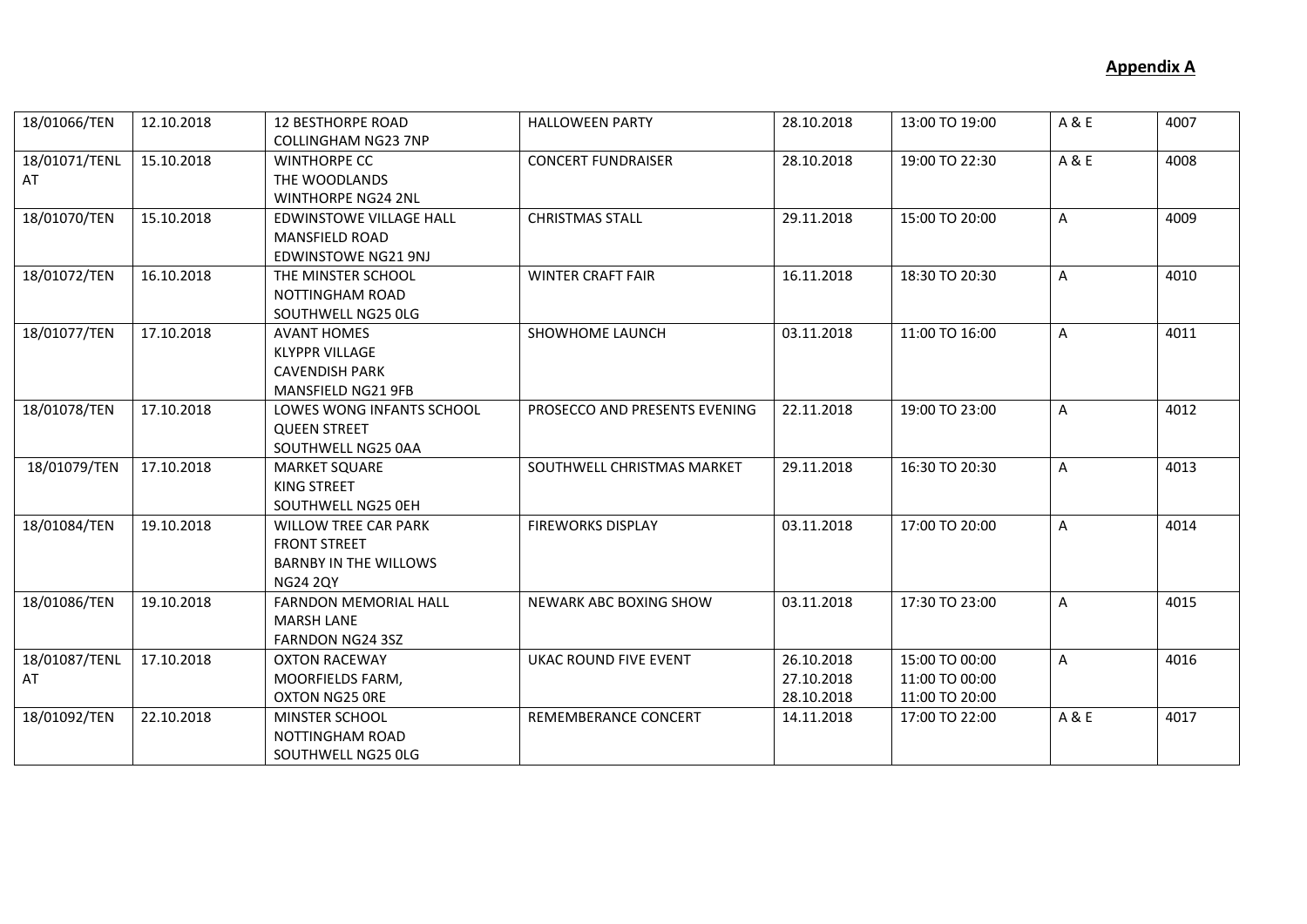| 18/01095/TENL<br>AT | 22.10.2018 | <b>WINTHORPE PRIMARY SCHOOL</b><br><b>THOROUGHFARE LANE</b><br><b>NEWARK NG24 2NN</b>          | <b>BONFIRE NIGHT</b>   | 03.11.2018                                           | 18:00 TO 21:00                                                       | $\mathsf{A}$ | 4018 |
|---------------------|------------|------------------------------------------------------------------------------------------------|------------------------|------------------------------------------------------|----------------------------------------------------------------------|--------------|------|
| 18/01098/TEN        | 22.10.2018 | <b>CHUTER EDE PRIMARY SCHOOL</b><br><b>HUNTERS ROAD</b><br>FERNWOOD NG24 3WB                   | <b>CHRISTMAS FAYRE</b> | 16.11.2018                                           | 18:30-21:30                                                          | A            | 4019 |
| 18/01099/TEN        | 22.10.2018 | CHUTER EDE PRIMARY SCHOOL<br><b>WOLFIT AVENUE</b><br><b>BALDERTON NG24 3PQ</b>                 | <b>CHRISTMAS FAYRE</b> | 30.11.2018                                           | 18:30-21:30                                                          | A            | 4020 |
| 18/01103/TEN        | 23.10.2018 | <b>WAITROSE</b><br><b>OSSINGTON WAY</b><br><b>NEWARK NG24 1FF</b>                              | <b>EARLY OPENING</b>   | 24.12.2018                                           | 07:00 TO 08:00                                                       | $\mathsf{A}$ | 4021 |
| 18/01104/TEN        | 23.10.2018 | ST MICHAEL AND ALL ANGELS<br><b>CHURCH</b><br><b>MAIN STREET</b><br><b>FARNSFIELD NG22 8EY</b> | REMEMBERANCE CONCERT   | 09.11.2018                                           | 18:30 TO 22:30                                                       | A & E        | 4022 |
| 18/01112/TEN        | 24.10.2018 | ST PETER'S CROSS KEYS<br><b>ACADEMY</b><br><b>SANDHILL ROAD</b><br><b>FARNDON NG24 4TE</b>     | <b>CINEMA EVENING</b>  | 17.11.2018                                           | 16:00 TO 19:30                                                       | $\mathsf{A}$ | 4023 |
| 18/01113/TEN        | 24.10.2018 | <b>FARNDON BOATHOUSE</b><br>OFF WYKE LANE<br><b>NEWARK NG24 3SX</b>                            | <b>WINTER BALL</b>     | 23.11.2018<br>24.11.2018                             | 19:00 TO 00:00<br>00:00 TO 02:00                                     | A & E        | 4024 |
| 18/01115/TEN        | 24.10.2018 | LIFESPRING CENTRE<br>SHERWOOD DRIVE<br>NEW OLLERTON NG22 9PP                                   | <b>BIRTHDAY PARTY</b>  | 24.11.2018                                           | 18:00 TO 23:59                                                       | A & E        | 4025 |
| 18/01120/TEN        | 26.10.2018 | <b>MARKS AND SPENCER</b><br><b>32 STODMAN STREET</b><br><b>NEWARK NG24 1AN</b>                 | <b>EARLY OPENING</b>   | 21.12.2018<br>22.12.2018<br>23.12.2018<br>24.12.2018 | 07:00 TO 08:00<br>07:00 TO 08:00<br>07:00 TO 08:00<br>07:00 TO 08:00 | A            | 4026 |
| 18/01122/TEN        | 29.10.2018 | <b>FERNWOOD VILLAGE HALL</b><br><b>RUBYS AVENUE</b><br>FERNWOOD NG24 3RS                       | <b>CHRISTMAS FAIR</b>  | 10.11.2018                                           | 12:00 TO 18:00                                                       | A            | 4027 |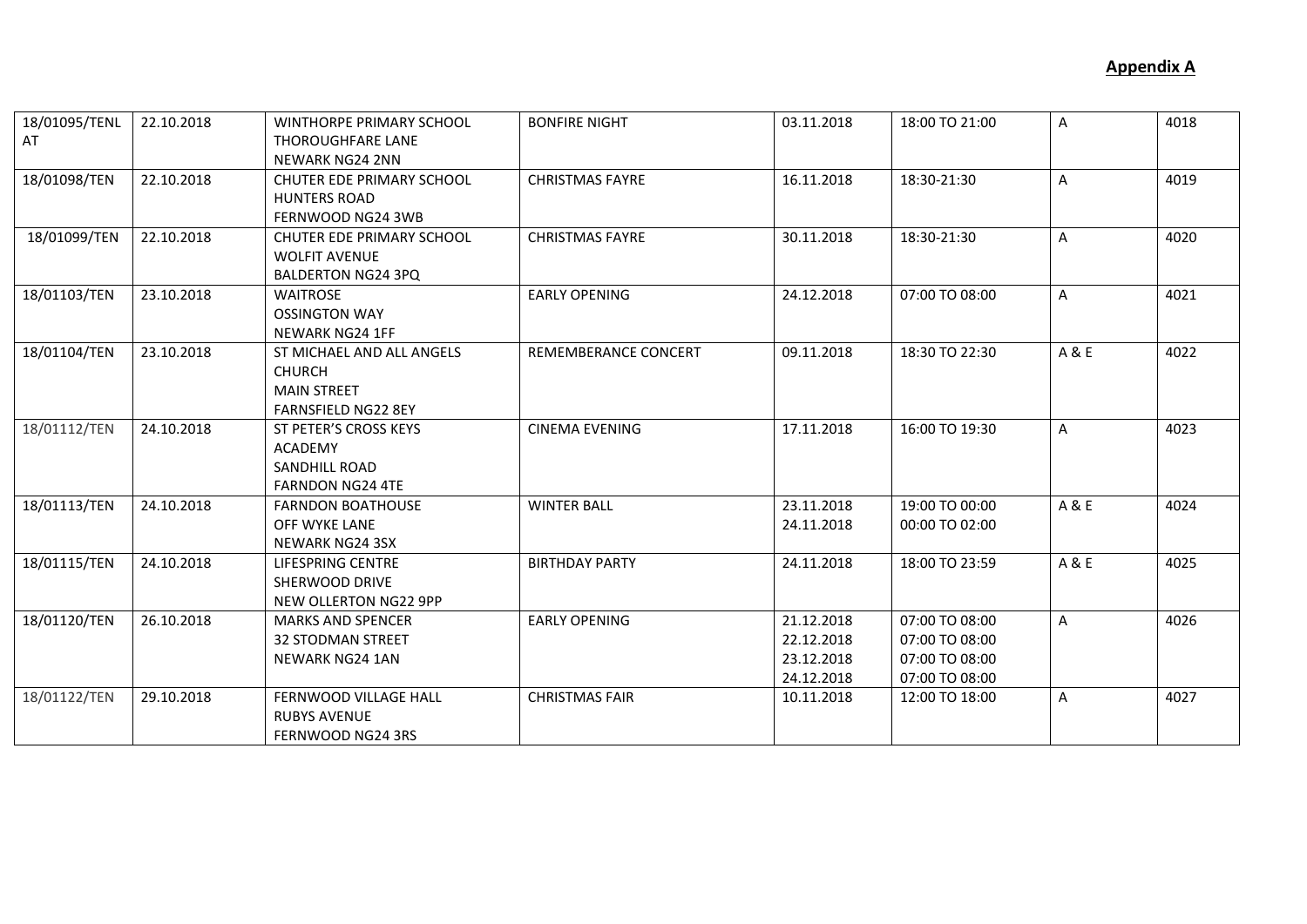| 18/01123/TEN  | 29.10.2018 | <b>RUFFORD ABBEY</b>          | <b>CHRISTMAS MARKET</b>         | 17.11.2018 | 10:00 TO 18:00 | A              | 4028 |
|---------------|------------|-------------------------------|---------------------------------|------------|----------------|----------------|------|
|               |            | <b>RUFFORD COUNTRY PARK</b>   |                                 | 18.11.2018 | 10:00 TO 18:00 |                |      |
|               |            | OFF RUFFORD ROAD              |                                 |            |                |                |      |
|               |            | <b>OLLERTON NG22 9DF</b>      |                                 |            |                |                |      |
| 18/01124/TEN  | 29.10.2018 | <b>RUFFORD ABBEY</b>          | <b>CHRISTMAS MARKET</b>         | 24.11.2018 | 10:00 TO 18:00 | $\mathsf{A}$   | 4029 |
|               |            | RUFFORD ABBEY COUNTRY PARK    |                                 | 25.11.2018 | 10:00 TO 18:00 |                |      |
|               |            | OFF RUFFORD ROAD              |                                 |            |                |                |      |
|               |            | <b>OLLERTON NG22 9DF</b>      |                                 |            |                |                |      |
| 18/01132/TEN  | 31.10.2018 | <b>MORRISONS</b>              | <b>EARLY OPENING</b>            | 24.12.2018 | 05:00 TO 06:00 | $\mathsf{A}$   | 4030 |
|               |            | <b>KINGS ROAD</b>             |                                 |            |                |                |      |
|               |            | NEWARK NG24 1EW               |                                 |            |                |                |      |
| 18/01139/TEN  | 02.11.2018 | <b>GUNTHORPE VILLAGE HALL</b> | LIVE MUSIC                      | 23.11.2018 | 19:00 to 23:30 | A              | 4031 |
|               |            | <b>DAVIDS LANE</b>            |                                 |            |                |                |      |
|               |            | <b>GUNTHORPE NG14 7EW</b>     |                                 |            |                |                |      |
| 18/01138/TENL | 02.11.2018 | OLD SCHOOL                    | <b>BIRTHDAY PARTY</b>           | 10.11.2018 | 17:00 TO 23:50 | A & E          | 4032 |
| AT            |            | <b>TUXFORD ROAD</b>           |                                 |            |                |                |      |
|               |            | <b>EGMANTON NG22 OHA</b>      |                                 |            |                |                |      |
| 18/01145/TEN  | 07.11.2018 | MCCARROLLS BARBERS            | LATE NIGHT CHRISTMAS SHOPPING   | 29.11.2018 | 12:00 TO 23:00 | $\overline{A}$ | 4033 |
|               |            | <b>32 KING STREET</b>         |                                 | 30.11.2018 | 12:00 TO 23:00 |                |      |
|               |            | SOUTHWELL NG25 0EN            |                                 | 01.12.2018 | 12:00 TO 23:00 |                |      |
| 18/01147/TEN  | 08.11.2018 | ALL SAINTS CHURCH             | <b>CHRISTMAS FAIR</b>           | 24.11.2018 | 14:00 TO 17:00 | A              | 4034 |
|               |            | <b>HAWTON NG24 3RN</b>        |                                 |            |                |                |      |
| 18/01148/TEN  | 08.11.2018 | <b>BALDERTON SCOUT HALL</b>   | <b>CHARITY EVENING</b>          | 23.11.2018 | 19:45 TO 21:45 | $\mathsf{A}$   | 4035 |
|               |            | <b>QUEEN STREET</b>           |                                 |            |                |                |      |
|               |            | <b>BALDERTON NG24 3NR</b>     |                                 |            |                |                |      |
| 18/01149/TEN  | 08.11.2018 | SOUTHWELL MARKET SQUARE       | <b>CHRISTMAS MARKET</b>         | 29.11.2018 | 16:00 TO 20:00 | $\mathsf{A}$   | 4036 |
|               |            | KING STREET                   |                                 |            |                |                |      |
|               |            | SOUTHWELL NG25 ODT            |                                 |            |                |                |      |
| 18/01150/TEN  | 09.11.2018 | ALL SAINTS CHURCH             | <b>CHRISTMAS ADVENT EVENING</b> | 30.11.2018 | 19:00 TO 22:00 | A & E          | 4037 |
|               |            | <b>TOP STREET</b>             |                                 |            |                |                |      |
|               |            | <b>ELSTON NG23 5NP</b>        |                                 |            |                |                |      |
| 18/01151/TEN  | 12.11.2018 | <b>WESTON VILLAGE HALL</b>    | <b>CHRISTMAS PUB NIGHT</b>      | 22.12.2018 | 17:30 TO 23:30 | $\mathsf{A}$   | 4038 |
|               |            | <b>MAIN STREET</b>            |                                 |            |                |                |      |
|               |            | <b>WESTON NG23 6ST</b>        |                                 |            |                |                |      |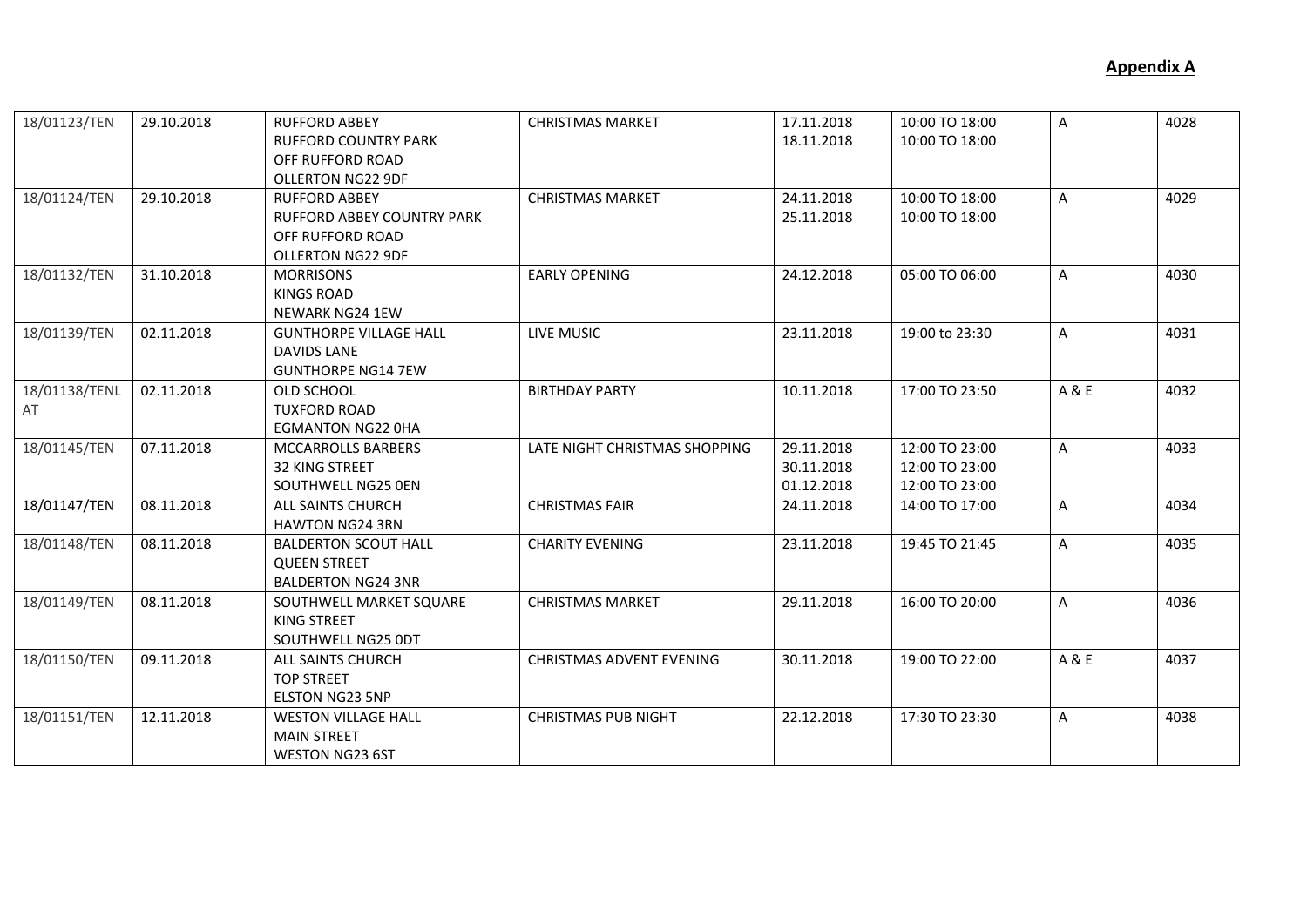| 18/01154/TEN        | 13.11.2018 | <b>ST LAURENCE CHURCH</b><br><b>MAIN STREET</b><br>NORWELL NG23 6JT              | <b>CHRISTMAS CHARITY CONCERT</b> | 07.12.2018               | 19:00 TO 22:30                   | $\mathsf{A}$   | 4039 |
|---------------------|------------|----------------------------------------------------------------------------------|----------------------------------|--------------------------|----------------------------------|----------------|------|
| 18/01156/TENL<br>AT | 14.11.2018 | NEWARK ROYAL MARKET<br><b>MARKET PLACE</b><br>NEWARK NG24 1DU                    | <b>CHRISTMAS LIGHT SWITCH ON</b> | 25.11.2018               | 11:00 TO 22:00                   | $\mathsf{A}$   | 4040 |
| 18/01157/TEN        | 14.11.2018 | PLOUGH<br><b>FOREST ROAD</b><br>NEW OLLERTON NG22 9QS                            | <b>CHRISTMAS LIGHT SWITCH ON</b> | 30.11.2018               | 21:00 to 22:30                   | A & E          | 4041 |
| 18/01159/TEN        | 14.11.2018 | THE UNICORN HOTEL<br>TRENTSIDE<br><b>GUNTHORPE NG14 7FB</b>                      | <b>CHRISTMAS MARKET</b>          | 01.12.2018               | 10:00 TO 17:30                   | $\mathsf{A}$   | 4042 |
| 18/01160/TEN        | 14.11.2018 | <b>OLD POST OFFICE</b><br><b>34 KIRKGATE</b><br><b>NEWARK NG24 1AB</b>           | <b>BOXING MATCH SCREENING</b>    | 02.12.2018               | 02:00 TO 08:00                   | A, R & E       | 4043 |
| 18/01162/TEN        | 14.11.2018 | THE MINSTER SCHOOL<br><b>NOTTINGHAM ROAD</b><br>SOUTHWELL NG25 OLG               | <b>LANTERN WALK</b>              | 08.12.2018               | 17:00 TO 20:00                   | $\mathsf{A}$   | 4044 |
| 18/01168/TEN        | 15.11.2018 | <b>HOPYARD FARM</b><br><b>HOCKERWOOD LANE</b><br>SOUTHWELL NG25 0PZ              | <b>CLASSICAL MUSIC CONCERT</b>   | 01.12.2018               | 19:00 TO 23:00                   | A & E          | 4045 |
| 18/01174/TEN        | 19.11.2018 | <b>KELHAM HALL</b><br><b>MAIN ROAD</b><br>KELHAM NG23 5QX                        | <b>CHRISTMAS MARKET STALL</b>    | 01.12.2018<br>02.12.2018 | 08:00 TO 19:00<br>08:00 TO 19:00 | $\overline{A}$ | 4046 |
| 18/01175/TENL<br>AT | 19.11.2018 | THE VEG STOP<br>39-41 MAIN STREET<br><b>FARNSFIELD NG22 8EF</b>                  | <b>CHRISTMAS LIGHT SWITCH ON</b> | 27.11.2018               | 18:00 TO 23:00                   | $\mathsf{A}$   | 4047 |
| 18/01176/TEN        | 19.11.2018 | <b>WATER'S EDGE</b><br><b>34 CASTLE GATE</b><br><b>NEWARK NG24 1BG</b>           | NEW YEARS EVE PARTY              | 31.12.2018<br>01.01.2019 | 00:00 TO 00:00<br>00:00 TO 03:00 | A & E          | 4048 |
| 18/01179/TEN        | 20.11.2018 | <b>GUNTHORPE VILLAGE HALL</b><br><b>DAVIDS LANE</b><br><b>GUNTHORPE NG14 7EW</b> | <b>CHRISTMAS LIGHT SWITCH ON</b> | 07.12.2018               | 17:30 TO 23:00                   | A & E          | 4049 |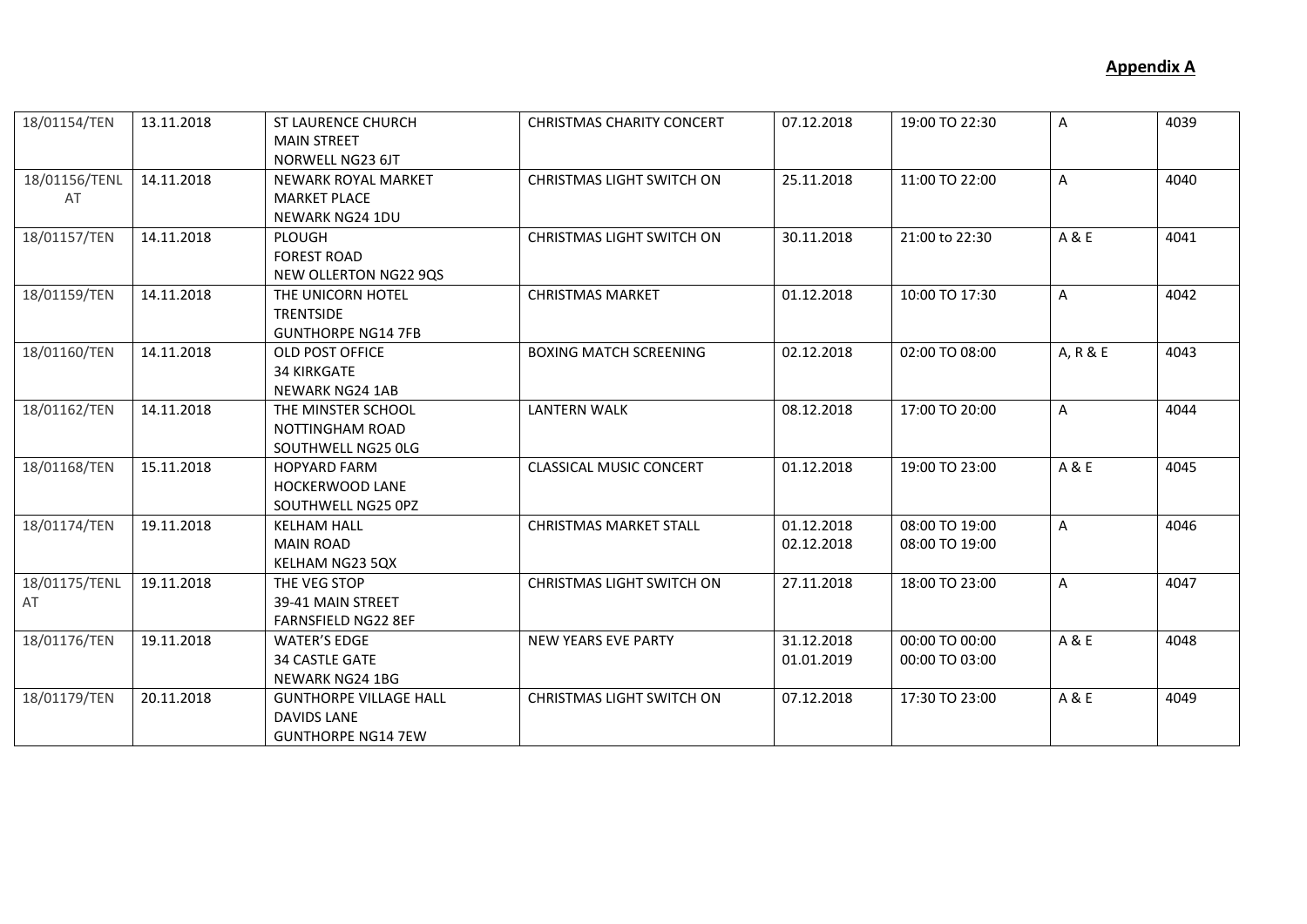| 18/01180/TEN  | 20.11.2018 | <b>BLEASBY C OF E PRIMARY</b><br><b>SCHOOL</b> | <b>CHRISTMAS FAYRE</b>            | 07.12.2018 | 15:00 TO 19:00 | A&C          | 4050 |
|---------------|------------|------------------------------------------------|-----------------------------------|------------|----------------|--------------|------|
|               |            | <b>STATION ROAD</b>                            |                                   |            |                |              |      |
|               |            | BLEASBY NG14 7GD                               |                                   |            |                |              |      |
| 18/01187/TENL | 21.11.2018 | <b>MARKET SQUARE</b>                           | <b>CHRISTMAS LIGHT SWITCH ON</b>  | 29.11.2018 | 16:00 TO 21:00 | $\mathsf{A}$ | 4051 |
| AT            |            | <b>KING STREET</b>                             |                                   |            |                |              |      |
|               |            | SOUTHWELL NG25 OEH                             |                                   |            |                |              |      |
| 18/01188/TENL | 21.11.2018 | <b>ADMIRAL RODNEY</b>                          | <b>MOBLIE BAR</b>                 | 29.11.2018 | 16:00 TO 22:30 | A, C, E, R   | 4052 |
| AT            |            | <b>9 KING STREET</b>                           |                                   |            |                |              |      |
|               |            | SOUTHWELL NG25 0EH                             |                                   |            |                |              |      |
| 18/01190/TENL | 22.11.2018 | <b>CORONATION HALL</b>                         | <b>CHRISTMAS DINNER DANCE</b>     | 01.12.2018 | 19:00 TO 23:30 | A & E        | 4053 |
| AT            |            | <b>MOOR LANE</b>                               |                                   |            |                |              |      |
|               |            | SOUTH CLIFTON NG23 7BG                         |                                   |            |                |              |      |
| 18/01191/TEN  | 22.11.2018 | SOUTH CLIFTON AND DISTRICT                     | <b>CHRISTMAS EVE CELEBRATION</b>  | 24.12.2018 | 13:00 TO 18:00 | $\mathsf{A}$ | 4054 |
|               |            | <b>SPORTS PAVILION</b>                         |                                   |            |                |              |      |
|               |            | <b>COALYARD LANE</b>                           |                                   |            |                |              |      |
|               |            | SOUTH CLIFTON NG23 7AH                         |                                   |            |                |              |      |
| 18/01195/TEN  | 23.11.2018 | HOVERINGHAM VILLAGE HALL                       | <b>WEDDING</b>                    | 04.05.2019 | 15:00 TO 23:15 | A & E        | 4055 |
|               |            | <b>GONALSTON LANE</b>                          |                                   |            |                |              |      |
|               |            | <b>HOVERINGHAM NG14 7JH</b>                    |                                   |            |                |              |      |
| 18/01197/TENL | 26.11.2018 | ST MARY'S CHURCH                               | <b>CONCERT</b>                    | 08.12.2018 | 15:00 TO 23:00 | A & E        | 4056 |
| AT            |            | <b>CHURCH LANE</b>                             |                                   |            |                |              |      |
|               |            | LOWDHAM NG14 7BQ                               |                                   |            |                |              |      |
| 18/01205/TEN  | 27.11.2018 | ST JOSEPHS CATHOLIC CLUB                       | <b>CHRISTMAS EVE CELEBRATIONS</b> | 24.12.2018 | 19:00 TO 00:00 | A, R & E     | 4057 |
|               |            | SHERWOOD DRIVE                                 |                                   |            |                |              |      |
|               |            | NEW OLLERTON NG22 9PP                          |                                   |            |                |              |      |
| 18/01214/TEN  | 28.11.2018 | <b>MASONIC HALL</b>                            | <b>CHRISTMAS PARTY</b>            | 21.12.2018 | 23:00 TO 00:00 | C & E        | 4058 |
|               |            | 2 THE AVENUE                                   |                                   |            |                |              |      |
|               |            | <b>NEWARK NG24 1ST</b>                         |                                   |            |                |              |      |
| 18/01217/TENL | 29.11.2018 | <b>HILL FARM</b>                               | POP UP SHOP                       | 12.12.2018 | 14:00 TO 18:00 | A            | 4059 |
| AT            |            | <b>STATION ROAD</b>                            |                                   | 13.12.2018 | 14:00 TO 18:00 |              |      |
|               |            | EDINGLEY NG22 8BX                              |                                   | 14.12.2018 | 14:00 TO 18:00 |              |      |
|               |            |                                                |                                   | 15.12.2018 | 10:00 TO 16:00 |              |      |
|               |            |                                                |                                   | 16.12.2018 | 10:00 TO 16:00 |              |      |